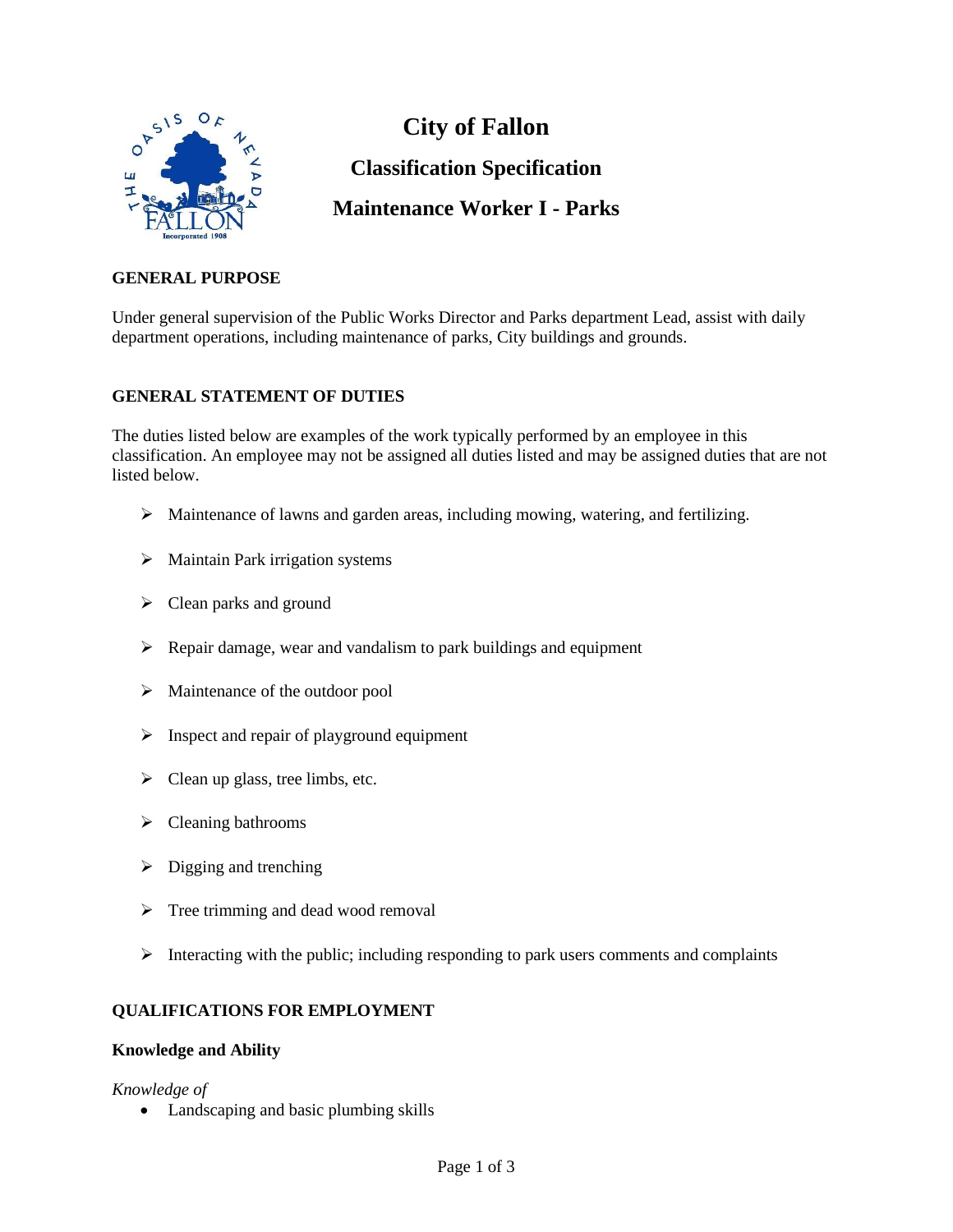- Knowledge of operations of lawn maintenance equipment
- Working with weed killers, fertilizer, and chemicals
- Working with high-speed rotating equipment
- Performs related work as assigned.

# *Ability to*

- Interact with residents in a positive manner
- Complete multiple tasks
- Assembly of playground equipment and light construction
- Apply general information and principles to specific situations
- Follow written and verbal instructions
- Record information on written logs
- Identify material and equipment needed to complete a task
- Learn and apply alternative methods for completing work
- Recognize and respond to changes in circumstances or events

### **Experience and Training**

Any combination of experience and training that would provide the required knowledge, skills and abilities may be used to qualify for employment. A typical way to obtain the knowledge, skills and abilities is described below.

- One year on the job training including landscaping and sprinkler irrigation or any combination of education and experience.
- Ability to maintain a positive attitude and work environment
- Must demonstrate the ability to work cooperatively and collaboratively as part of a team
- Organizational skills and ability to prioritize
- Good verbal and written communication skills
- Ability to multi-task under time constraints and work effectively as a team player
- Strong ability to self-motivate as well as take direction
- High school diploma or GED

### **PHYSICAL AND PERCEPTUAL CAPABILITIES REQUIRED**

The physical and perceptual capabilities described here are representative of those that an employee typically must possess to successfully perform the essential functions of the job.

- Bend, stoop and kneel
- Pull or push objects such as containers weighing more than 50 pounds
- Periodically lift and carry objects weighing more than 50 pounds
- Perform repetitive hand motions
- Perform repetitive motions with feet
- Repeatedly stand up and sit down
- Stand for long, uninterrupted periods